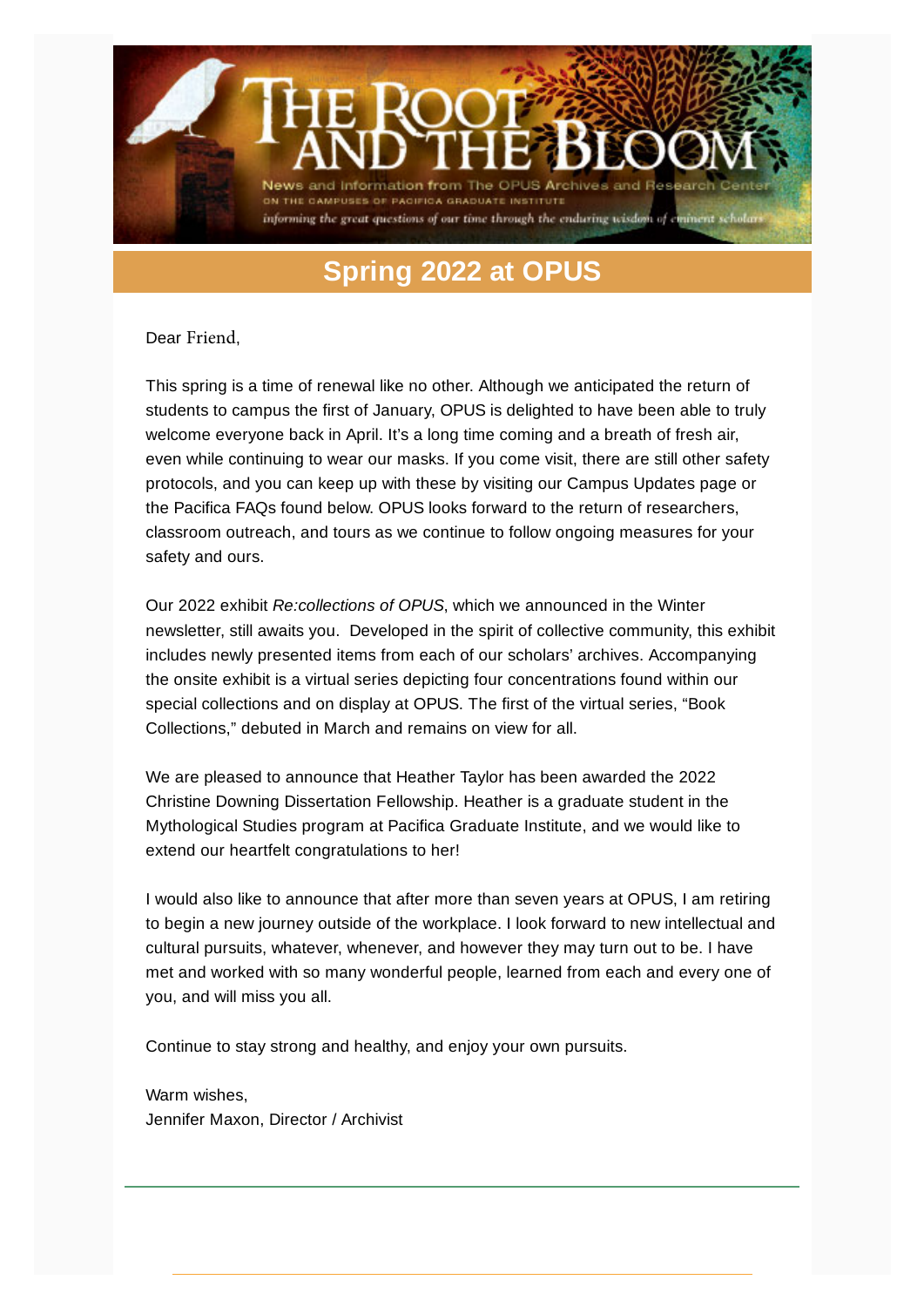

After a long pandemic hiatus, OPUS is welcoming on-campus visitors and researchers back to the archives. With the safe return of our community comes the return of OPUS' phenomenal resources to the public eye. In honor of this homecoming, OPUS is pleased to present a year-long exhibit featuring novel items from each scholar and artist among our esteemed luminaries in the fields of depth psychology and mythology.

*Re:collections of OPUS* includes manuscripts, artifacts, lecture notes, memorabilia, original artwork, and other select pieces from each of our collections. This exhibit will be on display continuously in 2022, with special virtual exhibits made available in four parts throughout the year.

*Re:collections of OPUS* is currently on view. For more information visit our [website](https://www.opusarchives.org/exhibits/).



### **Virtual Exhibit Series 1: Book Collections**

*Re:collections of OPUS* virtual exhibits highlight items in greater detail and will be organized according to four distinct—though thoroughly permeable—concentrations within OPUS' collections, namely: rare books, analytical and archetypal psychology, creative art and the humanities, and mythology and astrology.

The first of our series, Book Collections, highlights the personal libraries available at OPUS,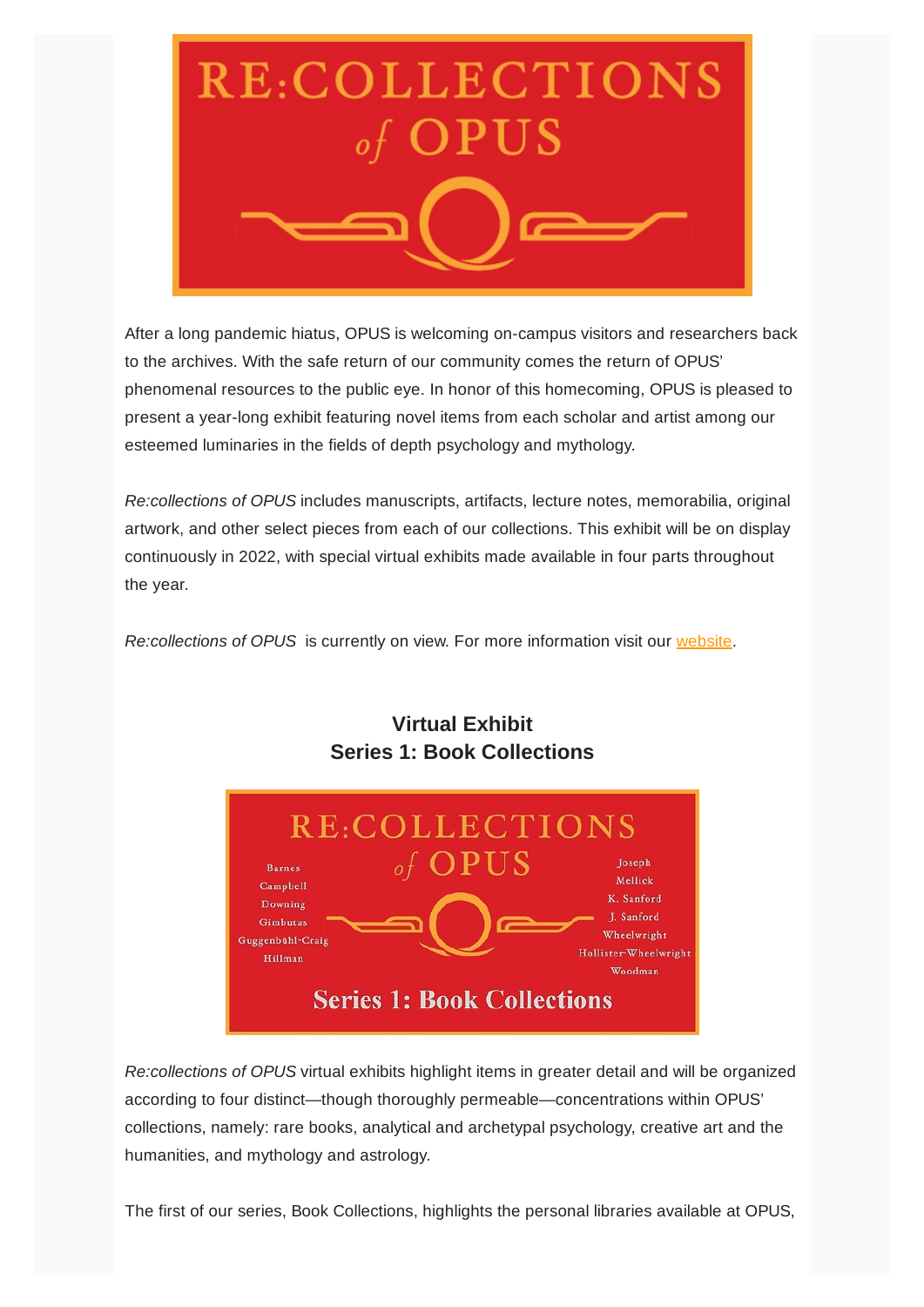including Joseph Campbell, Marija Gimbutas, and Marion Woodman, as well as the rare book collections of Judge William Henry Barnes and John A. Sanford.

#### **Exploring the Exhibit**

This Google Slides presentation is best viewed in Full Screen mode. Once open, you can press the "Slideshow" button at the top right of the slideshow screen. You may then begin your exploration of the exhibit by clicking "Begin Virtual Tour" on the title screen.

Please note that not all features work across platforms. Mobile devices may need the Google Slides app downloaded prior to viewing.

View the exhibit at <https://tinyurl.com/ExhibitReBooks>

# **Chance Encounters**

A Tarot-Guided Tour Through<br>OPUS Collections

With this mini exhibit, OPUS is engaging the archetypal dimension of our archives through an in-house divination artform. A single Major Arcana card was drawn by chance from one of the tarot decks personally owned by Joseph Campbell. This card served as a guide for our curator to select items from OPUS' collections that relate meaningfully to the card's theme, images, and prevailing interpretations.

To see which card has been our guide in this *Chance Encounters* journey, click the button below.

**View the Chance [Encounters](https://tinyurl.com/EncountersFool) Exhibit**

#### **2022 Christine Downing Dissertation Fellow**

We are pleased to announce that Heather Taylor has been awarded the 2022 Christine Downing Dissertation Fellowship.

Heather is part of the Mythological Studies program at Pacifica Graduate Institute. She will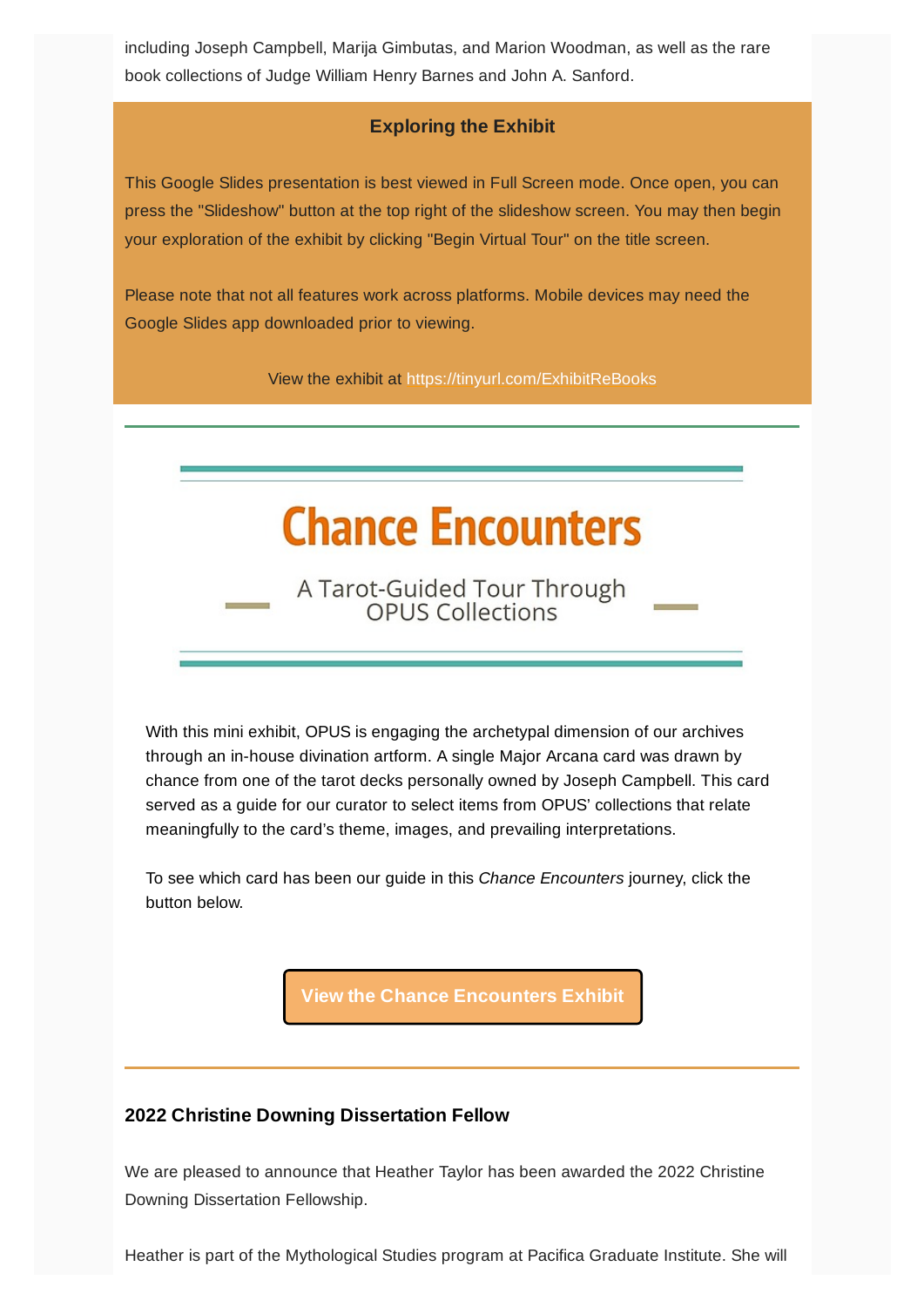receive \$5,000 to support research for her dissertation titled *Re-storying a Sense of Identity with a Mythological Herd*. Inspired by the discovery of the myth of Ocyrhoe in the pages of Ovid's Metamorphosis, Heather will examine the "archetypal images of horses in myths to re-examine how they can guide us into a more balanced relationship with the earth, each other, and ourselves." She will engage the works of Marion Woodman, James Hillman, Marija Gimbutas, and Christine Downing to help inform her "approach to the mythical herd" as she develops her dissertation in the OPUS Archives.

#### Congratulations Heather!

The CDDF is an annual fellowship available to dissertation students in the fields of depth psychology and mythology. Once awarded, the Downing Fellow must use the collections at OPUS for a significant amount of their research. For more information on this Fellowship, please visit our [website](https://www.opusarchives.org/fellowship/).

#### **Reopening**

We have reopened and are pleased to welcome visitors back to the Archives with some restrictions. Appointments are required for research, tours, and exhibit viewing. Tours are currently limited to a maximum of 5 people at a time and masks will be required both at OPUS and Pacifica Graduate Institute. To schedule an appointment, email us at info@opusarchives.org.

**Administrative Office and Archives** open by appointment only Monday - Thursday 10am - 5pm

**Joseph Campbell and Marija Gimbutas Libraries** open Sundays from 2 - 4pm and by appointment

More [information](https://www.opusarchives.org/campus-updates/) on the OPUS reopening can be found on our website under Campus Updates.

For more on Pacifica's updates and policies you can visit their [Updates](https://www.pacifica.edu/campus-update/) page and [FAQs](https://www.pacifica.edu/campus-update/spring-reopening-faqs/).

#### **Support OPUS All Year Long**

Your contribution to OPUS helps with our mission to preserve collections and make them accessible to researchers.



Donate online today via credit card by clicking the icon above and filling out the secure form. We also graciously accept donations via check, sent to:

> OPUS Archives and Research Center P.O. Box 1078 Carpinteria, CA 93014